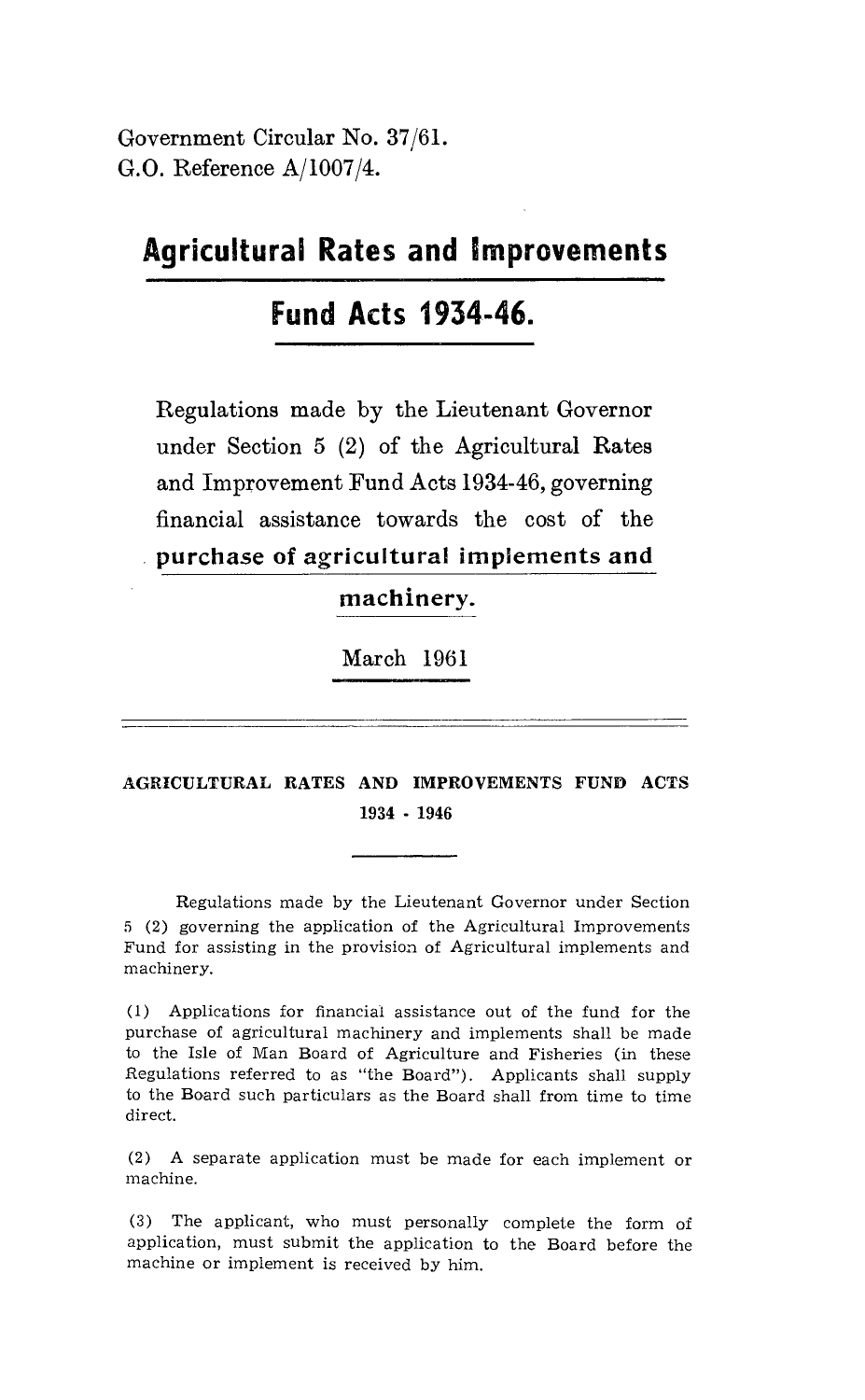(4) The machinery must be of a type approved by the Board.

(5) No assistance will be given for the replacement of an implement or machine which itself had been purchased with Government financial assistance within 8 years of the date of the purchase of the original machine. " Replacement " means a machine or implement of a similar class but not necessarily the same size as the original machine or implement.

(6) Applications will be considered by the Board after all necessary information has been received and the Board's recommendation will then be sent to the Government Treasurer.

(7) Not more than £400 in total may be borrowed within any period of 6 years.

(8) The maximum of £400 may be waived, at the discretion of the Board with the approval of His Excellency, if the machine or implement is to be used solely or mainly for contract work, or if the machine or implement is to be purchased and used by a farmer commencing business on his own account.

(9) If the Government Treasurer, after receiving the recommendation of the Board, agrees to advance a loan to the applicant, he will arrange for a Form of Agreement to be completed by the applicant. The form must be returned to the Government The form must be returned to the Government Treasurer, together with an insurance policy acceptable to the Government Treasurer, indicating that the machine or implement is covered by the insurance in a sum not less than the amount of the loan.

(10) The minimum down payment to be made by the applicant must be at least one-quarter of the purchase price of the machine or implement or the balance of the cost in excess of the amount of the approved loan, whichever is the greater. The down payment the approved loan, whichever is the greater. shall be made to the supplier who will clearly indicate the amount of such payment on his account.

(11) After receipt by the applicant of notification that a loan has been approved, the applicant shall submit an invoice from the sup. plying merchant to the Government Treasurer, immediately the machinery or equipment concerned is delivered. On this invoice the applicant shall certify that the machinery or equipment specified has been delivered, is satisfactory and is in accordance with the description given in the invoice.

(12) Loans will bear interest of 3 per cent. per annum on the sum from time to time outstanding, except that in the following cases no interest shall be charged  $:$ 

- (a) Loans made to persons who have not previously received any assistance out of the Fund.
- (b) Loans made to persons starting to farm and (i) who reside on the holding in respect of which the machine or implement is required, or (ii) whose farming operations for the purposes of this Scheme are approved by the Board.

For the purpose of this Regulation, all members of the family and any partner engaged on the same holding will be considered as one and the same applicant.

 $\bullet$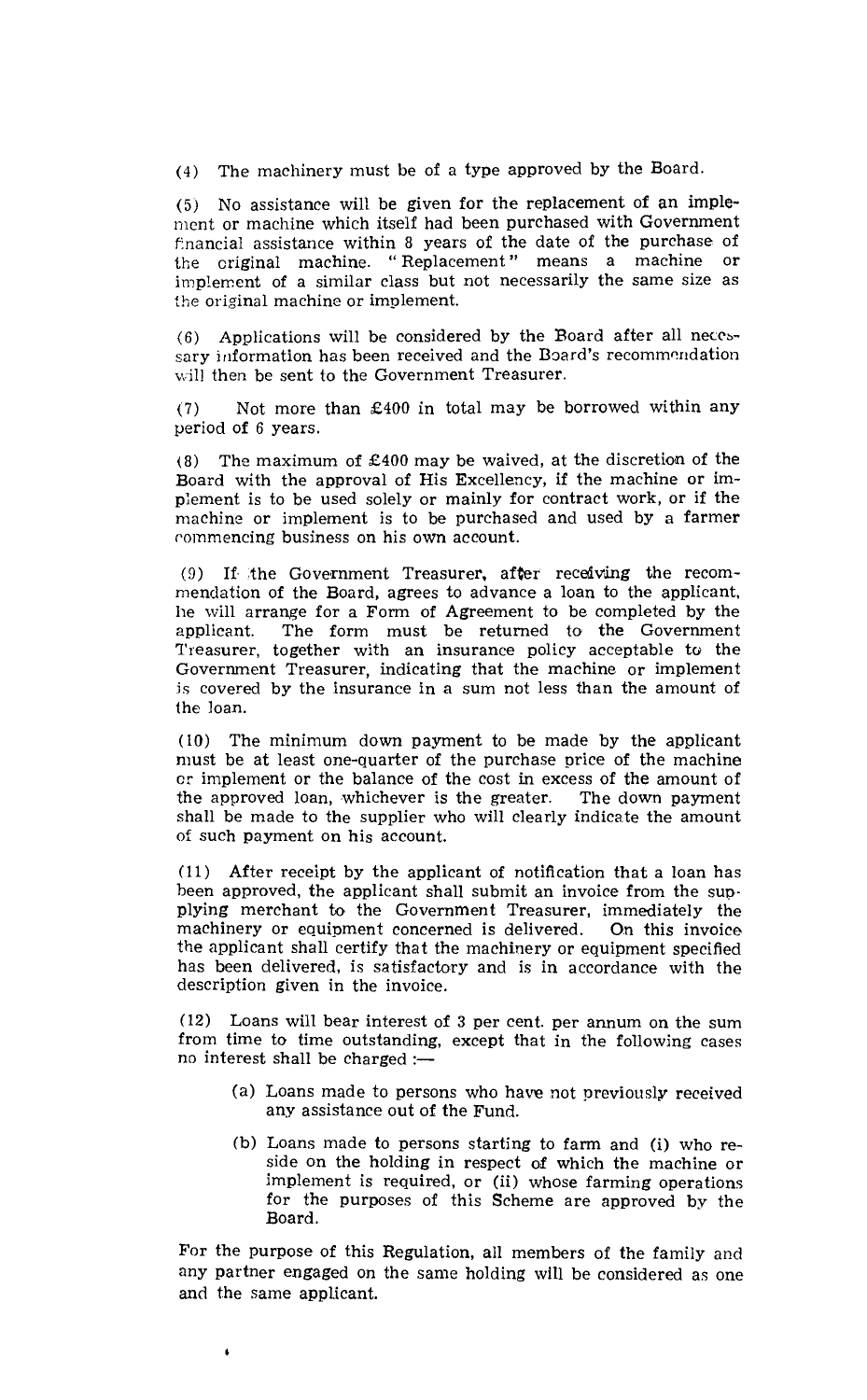(13) The loan will be repayable by half-yearly instalments over a period of not exceeding 6 years and the first instalment will fall due for payment 6 months after the date of delivery as stated on the suppliers invoice.

(14) Until the whole of the loan is repaid to the Government Treasurer, the applicant will not assign, pledge, mortgage, underlet, lend or part with possession of the machine or implement and will retain it in his possession for use only on the holding or holdings farmed by him and he will keep the implement or machinery in a sound state of repair.

(15) The applicant may, at any time, terminate the agreement by repaying to the Government Treasurer, the complete balance of the loan at that time outstanding.

(16) If the applicant shall make default in payment of any instalment for 14 days after the sum shall have become due, or shall fail lo observe or perform any of the terms and conditions laid down in the Form of Agreement signed by him, the Government Treasurer may forthwith recall the total balance of the loan then outstanding or may take possession of the machinery or implement and arrange for its sale at the applicant's expense. The proceeds from such sale shall be applied towards the repayment of the balance of the loan and any available balance will be returned to the applicant. If the proceeds of the sale are insufficient to meet the sum due to the Government Treasurer, he may claim the balance from the applicant.

(17) Notwithstanding the financial limits referred to above, loans not exceeding £200 outside the normal limits may be granted under the foregoing conditions to applicants towards the cost of the purchase of machinery used in general reclamation work.

(18) The decisions of the Board shall be final.

(19) All previous regulations relating to the purchase of agricultural implements and machinery are hereby revoked.

Given under my hand this 6th day of March 1961.

R. H. GARVEY,

Lieutenant Governor.

P.1652. 1000/3/61.—Printed (by Authority) by M. F. Strickett.